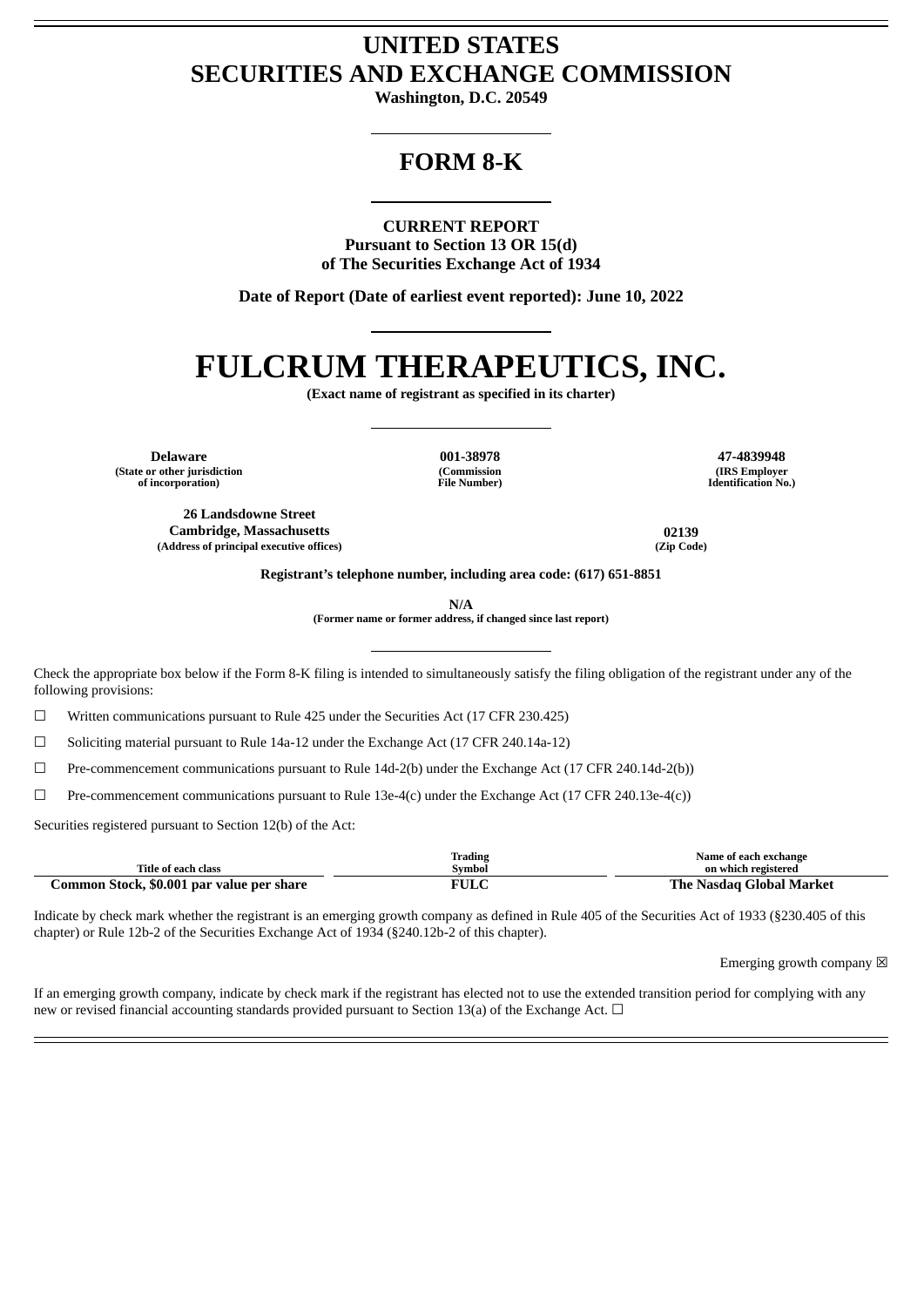#### **Item 8.01 Other Events.**

On June 10, 2022, Fulcrum Therapeutics, Inc., or Fulcrum, announced clinical proof-of-concept data from the ongoing Phase 1b trial of FTX-6058 for the treatment of sickle cell disease, or SCD. Initial data from the first subjects to receive a 6 mg dose of FTX-6058, an oral fetal hemoglobin, or HbF, inducer, showed a rapid and robust induction of HbF and achieved increases of up to 6.3% over baseline, were increasing at last measured time point, and that maximal levels of HbF may have not yet been achieved.

Increases in HbF have been shown to reduce the frequency or severity of a broad range of SCD symptoms, including vaso-occlusive crises, or VOC, anemia, pain, infection, stroke and others. Based on a large body of genetic, clinical, and observational evidence showing the effects of higher levels of HbF in people with SCD, the induction of HbF by 5-10% over baseline could be associated with reduced disease burden and improved clinical outcomes. These initial data showing that FTX-6058 increases HbF levels by up to 6.3% support its potential to become a transformative therapy for people living with SCD.

The Phase 1b study has enrolled six of up to ten subjects. These six subjects (none on background hydroxyurea) received at least one 6 mg dose of FTX-6058 and all were included in the safety analyses. As of the data cut-off on May 25, 2022, three subjects were evaluable at day 28 and beyond for increases in HbF. Three subjects were not evaluated due to non-adherence or protocol deviation, as specified in the statistical analysis plan.

All subjects evaluable for HbF change over baseline achieved increases in HbF by day 28. Changes in additional parameters, such as total bilirubin, reticulocyte count, and total hemoglobin were also observed, consistent with reduced hemolysis. A table showing the percent increase in HbF at pre-specified time-points is provided below.

| <b>Absolute HbF</b> (%) |                 |        |               |        |               |               |                |                |                           |  |
|-------------------------|-----------------|--------|---------------|--------|---------------|---------------|----------------|----------------|---------------------------|--|
|                         | <b>Baseline</b> | Day 14 | <b>Day 28</b> | Day 42 | <b>Dav 56</b> | <b>Day 70</b> | Day 84 $(EOS)$ | Post $Tx + 7D$ | Increase from<br>baseline |  |
| Subject 1               | $9.2\%$         | 9.8%   | 10.9%         | 3.5%   | 14.0%         | 13.7%         | 13.7%          | 14.4%          | 5.2%                      |  |
| Subject 2               | 3.7%            | 5.0%   | 7.8%          | 9.6%   | 10.0%         |               |                |                | 6.3%                      |  |
| Subject 3               | 6.2%            | 6.5%   | 7.3%          | 8.3%   |               |               |                |                | 2.1%                      |  |

FTX-6058 was generally well-tolerated in the initial cohort. No serious treatment emergent adverse effects, or TEAEs, were reported, and there were no discontinuations due to TEAEs. All non-serious TEAEs were transient and deemed unrelated to study drug.

By the end of this year, Fulcrum plans to complete enrollment in the current dose cohort, as well as its second and third cohorts in this dose-ranging study, with the goal to initiate a registrational trial in 2023.

#### **Forward-Looking Statements**

This disclosure contains "forward-looking statements" within the meaning of the Private Securities Litigation Reform Act of 1995 that involve substantial risks and uncertainties. All statements, other than statements of historical facts, contained in this press release are forward-looking statements, including statements regarding the potential benefits of FTX-6058 and achieving a 5-10% increase in HbF and effects on SCD, the clinical development plan for FTX-6058 and initiation of registrational trial for sickle cell disease, among others. The words "anticipate," "believe," "continue," "could," "estimate," "expect," "intend," "may," "plan," "potential," "predict," "project," "should," "target," "will," "would" and similar expressions are intended to identify forward-looking statements, although not all forward-looking statements contain these identifying words. Any forward-looking statements are based on management's current expectations of future events and are subject to a number of risks and uncertainties that could cause actual results to differ materially and adversely from those set forth in, or implied by, such forward-looking statements. These risks and uncertainties include, but are not limited to, risks associated with Fulcrum's ability to continue to advance its product candidates in clinical trials; initiate and enroll clinical trials on the timeline expected or at all; obtain and maintain necessary approvals from the FDA and other regulatory authorities; replicate in clinical trials positive results found in preclinical studies and/or earlier-stage clinical trials of losmapimod, FTX-6058 and its other product candidates; obtain, maintain or protect intellectual property rights related to its product candidates; manage expenses; and raise the substantial additional capital needed to achieve its business objectives. For a discussion of other risks and uncertainties, and other important factors, any of which could cause Fulcrum's actual results to differ from those contained in the forward-looking statements, see the "Risk Factors" section, as well as discussions of potential risks, uncertainties, and other important factors, in Fulcrum's most recent filings with the Securities and Exchange Commission. In addition, the forward-looking statements included in this press release represent Fulcrum's views as of the date hereof and should not be relied upon as representing Fulcrum's views as of any date subsequent to the date hereof. Fulcrum anticipates that subsequent events and developments will cause its views to change. However, while Fulcrum may elect to update these forward-looking statements at some point in the future, Fulcrum specifically disclaims any obligation to do so.